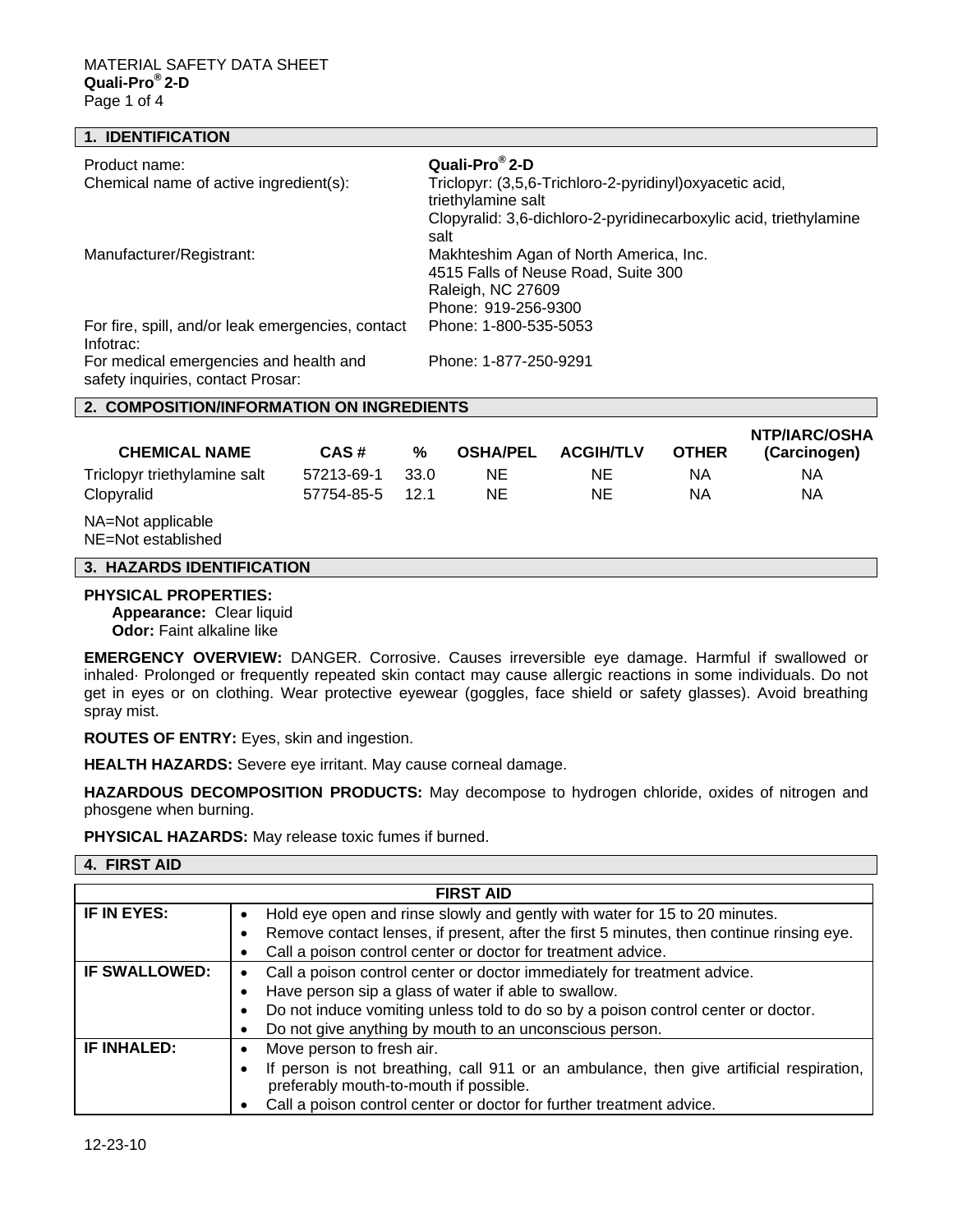| <b>IF ON SKIN OR</b>                                                                                                | $\bullet$ Take off contaminated clothing.                                                  |  |  |
|---------------------------------------------------------------------------------------------------------------------|--------------------------------------------------------------------------------------------|--|--|
| <b>CLOTHING:</b>                                                                                                    | Rinse skin immediately with plenty of water for 15 to 20 minutes.                          |  |  |
|                                                                                                                     | • Call a poison control center or doctor for treatment advice.                             |  |  |
| Have the product container or label with you when calling a poison control center or doctor or going for treatment. |                                                                                            |  |  |
|                                                                                                                     | You may also contact Prosar at 1-877-250-9291 for emergency medical treatment information. |  |  |
|                                                                                                                     | Note to Physician: Probable mucosal damage may contraindicate the use of gastric lavage.   |  |  |

# **5. FIRE FIGHTING MEASURES**

**FLASHPOINT:** >130° F (54° C) (Closed cup method) **FLAMMABLE LIMITS (% in air):** Not available

**FIRE FIGHTING PROCEDURES:** Evacuate area and fight fire upwind from a safe distance to avoid possible hazardous fumes and decomposition products. Dike and collect water used to fight fire to prevent environmental damage due to run off. Foam or dry chemical fire extinguishing systems are preferred to prevent environmental damage from excessive water runoff.

**UNUSUAL FIRE, EXPOSURE AND REACTIVITY HAZARDS:** May decompose in fire due to thermal decomposition, releasing irritating and toxic gases.

**SUITABLE EXTINGUISHING MEDIA:** Use foam, dry chemical, carbon dioxide, or water spray when fighting fires involving this material.

**HAZARDOUS COMBUSTION PRODUCTS:** Hydrogen chloride, oxides of nitrogen, chlorinated pyridine, phosgene.

## **6. ACCIDENTAL RELEASE MEASURES**

**ACTION TO TAKE FOR SPILLS/LEAKS:** Clean up spills immediately, observing precautions in Section 8 of this document. Isolate hazard area. Keep unnecessary and unprotected personnel from entering. Wear appropriate personal protective equipment. Dispose in accordance with Section 13: Disposal Considerations.

**SMALL SPILL:** Absorb small spills using sand, vermiculite or other inert absorbent. Place contaminated material in appropriate container for disposal.

LARGE SPILL: Dike large spills using absorbent or impervious material such as clay or sand. Recover and contain as much free liquid as possible for reuse. Allow absorbed material to solidify, and scrape up for disposal. After removal, clean contaminated area thoroughly with water. Pick up wash liquid with additional absorbent and place in a disposable container.

# **7. HANDLING AND STORAGE**

Do not contaminate water, food or feed by storage or disposal.

**PRECAUTIONS TO BE TAKEN IN HANDLING:** Use only in well-ventilated area. Prevent eating, drinking, tobacco use, and cosmetic application in areas where there is a potential for exposure to the material. Wash thoroughly with soap and water after handling.

**PRECAUTIONS TO BE TAKEN IN STORAGE:** Store in original container with tightly closed lid. Store in a well ventilated, dry place away from heat or other sources of ignition.

## **STORAGE TEMPERATURE (MIN/MAX):**

Minimum:  $40^{\circ}$  F (6° C) Maximum: 105° F (40° C)

## **8. EXPOSURE CONTROLS/PERSONAL PROTECTION**

**THE FOLLOWING RECOMMENDATIONS FOR EXPOSURE CONTROLS/PERSONAL PROTECTION ARE INTENDED FOR THE MANUFACTURE, FORMULATION AND PACKAGING OF THE PRODUCT. FOR COMMERCIAL APPLICATION AND ON-FARM APPLICATIONS, CONSULT THE PRODUCT LABEL.** 

**EYE PROTECTION:** Protective eyewear (goggles, face shield or safety glasses).

**SKIN PROTECTION:** Long-sleeved shirt and long pants, shoes plus socks.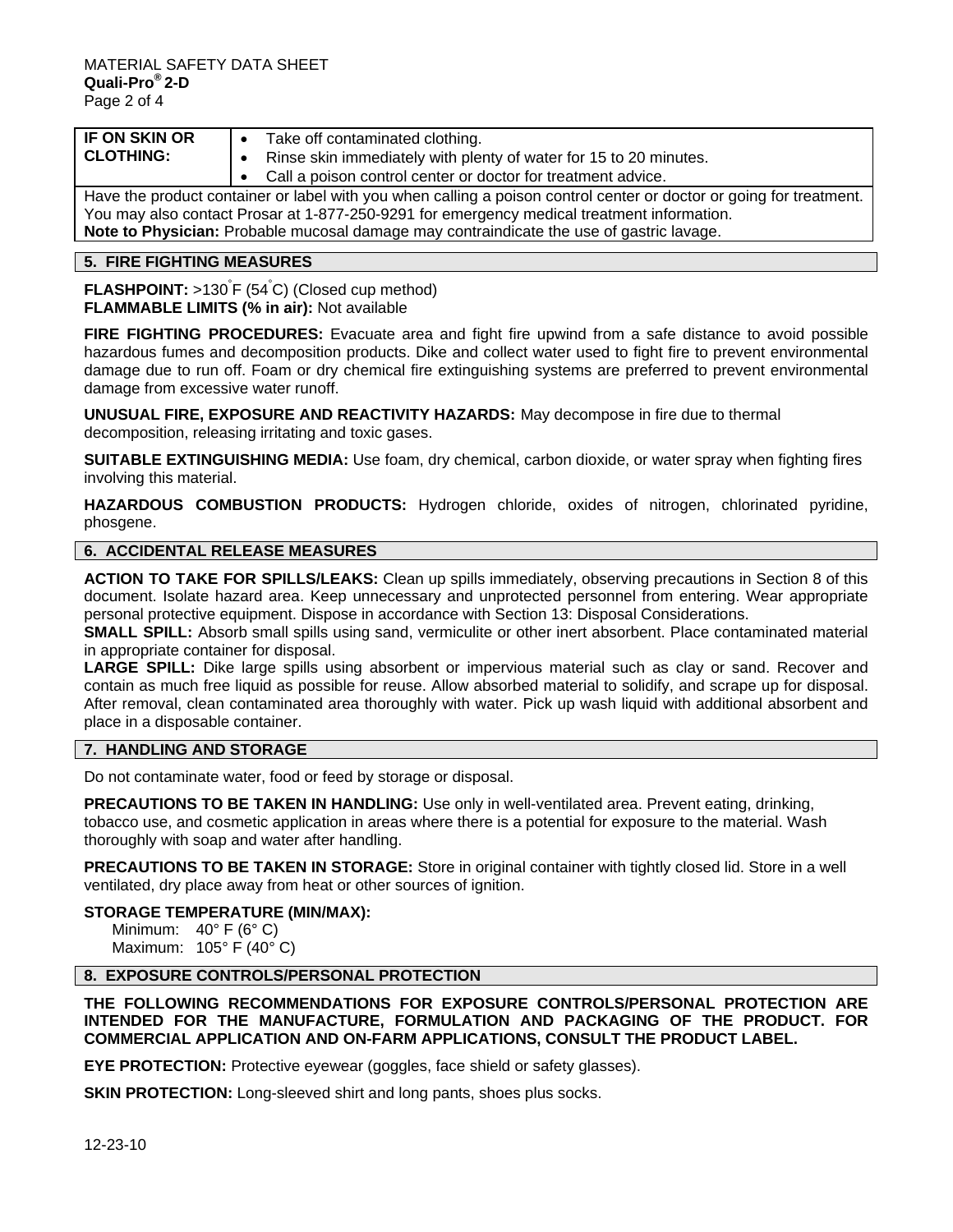**HAND PROTECTION:** Chemical resistant gloves such as barrier laminate, butyl rubber, nitrile rubber, neoprene rubber, polyvinyl chloride (PVC) or viton.

**RESPIRATOR REQUIREMENTS:** When handling where exposure limits may be exceeded, use a respirator approved for pesticides.

**ADDITIONAL PROTECTIVE MEASURES:** Discard clothing and other absorbent materials that have been drenched or heavily contaminated with this product's concentrate. Do not reuse them. Follow manufacturer's instructions for cleaning/maintaining PPE. If no such instructions for washables, use detergent and hot water. Keep and wash PPE separately from other laundry.

# **USER SAFETY RECOMMENDATIONS:**

Users should

- Wash hands before eating, drinking, chewing gum, using tobacco, or using the toilet.
- Remove clothing immediately if pesticide gets inside. Then wash thoroughly and put on clean clothing.

• Remove PPE immediately after handling this product. Wash the outside of gloves before removing. As soon as possible, wash thoroughly and change into clean clothing.

## **EXPOSURE GUIDELINES:** Refer to Section 2.

**ENGINEERING CONTROLS:** Use adequate ventilation to minimize airborne concentrations of this material. Local mechanical exhaust ventilation may be required.

# **9. PHYSICAL AND CHEMICAL PROPERTIES**

**APPEARANCE**: Clear liquid **ODOR**: Faint alkaline like **pH:** 7.0 – 7.5 **DENSITY:** 1.138 g/ml@ 20<sup>°</sup>C (9.5 lb/gal) **FLASHPOINT:** >130°F (54°C) (Closed cup method)

**10. STABILITY AND REACTIVITY** 

**GENERAL:** Stable, however may decompose if heated.

**CONDITIONS TO AVOID:** Avoid temperatures above 105<sup>°</sup>F (40<sup>°</sup>C) and below 40<sup>°</sup>F (6<sup>°</sup>C).

**INCOMPATIBLE MATERIALS**: Strong acids and oxidizing materials.

**HAZARDOUS DECOMPOSITION PRODUCTS:** May decompose to hydrogen chloride, oxides of nitrogen and phosgene when burning.

**HAZARDOUS POLYMERIZATION:** Material is not known to polymerize.

## **11. TOXICOLOGICAL INFORMATION**

### **ACUTE TOXICITY/IRRITATION STUDIES:**

Acute Oral LD50 (Rat): > 2,000 mg/kg Acute Dermal LD50 (Rabbit): > 2,000 mg/kg Acute Inhalation LC50 (Rat): Not available Eye Irritation (Rabbit): Severe Dermal Irritation (Rabbit): Slight Dermal Sensitization: Potential skin sensitizer after repeated exposure to concentrate

## **12. ECOLOGICAL INFORMATION**

**ENVIRONMENTAL HAZARDS:** Do not apply directly to water, or to areas where surface water is present or to intertidal areas below the mean high water mark. Do not contaminate water when cleaning equipment or disposing of equipment washwaters.

Triclopyr has properties and characteristics associated with chemicals detected in groundwater. The use of triclopyr in areas where soils are permeable, particularly where the water table is shallow, may result in groundwater contamination.

Clopyralid is a chemical which can travel (seep or leach) through soil and under certain conditions contaminate groundwater which may be used for irrigation or drinking purposes. Users are advised not to apply clopyralid where soils have a rapid to very rapid permeability throughout the profile (such as loamy sand to sand) and the